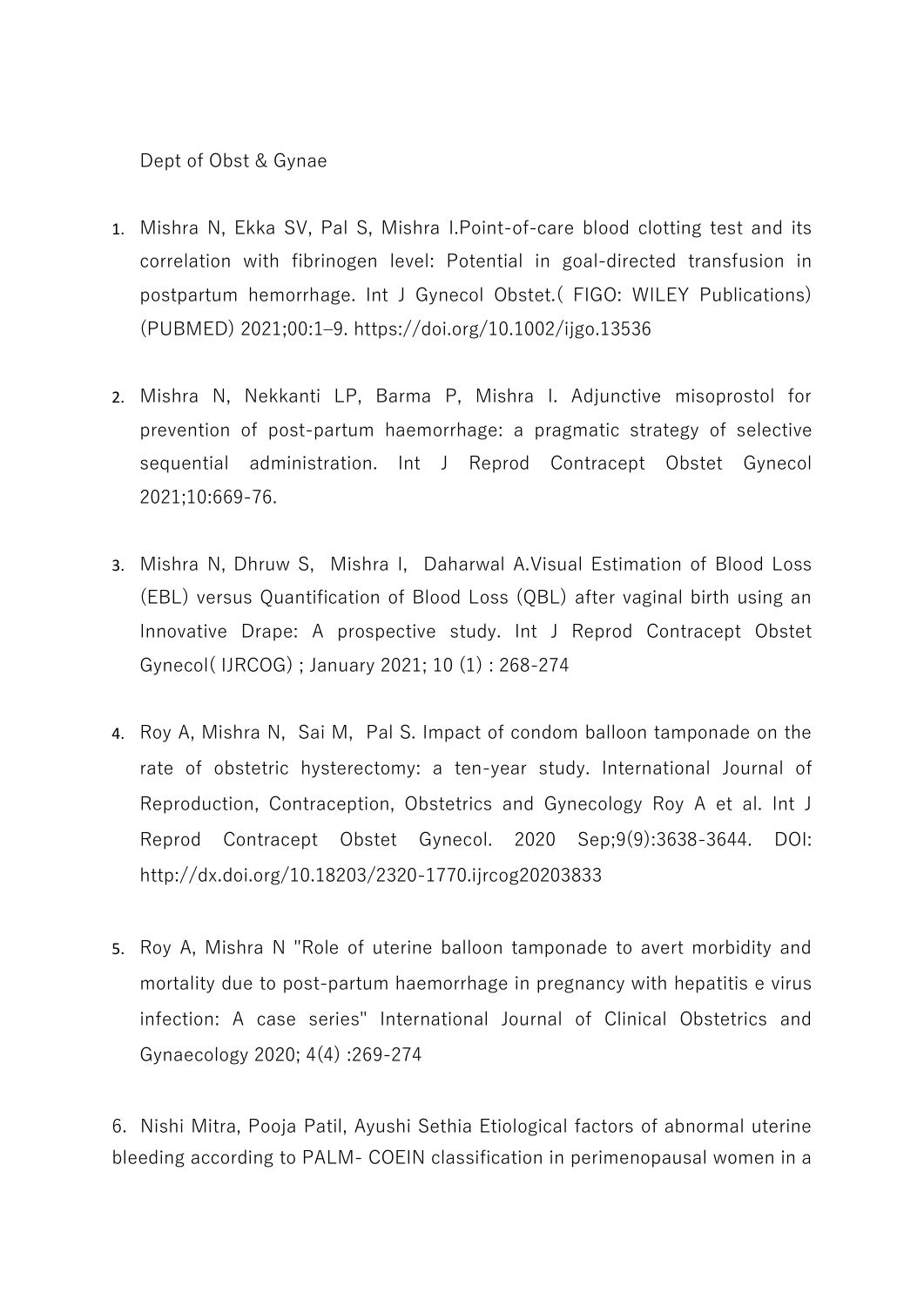tertiary care centre. Int J Reprod Contracept Obstet Gynecol. 2020 Feb;9(2):799- 803. DOI:http://dx.doi.org/10.18203/2320-1770.ijrcog20200380

7. Evaluating The effects of Ormeloxifene on Multiple Fibroadenomas and Mastalgia. Journal of Pharmacy & Allied Sciences .

8. Patil P. , Rajapl T. Effect of BMI and lifestyle factors on the age of menarche , BJOG. 2021 Jun;128(S2):4-7

9..Patil P et al , Maternal and Perinatal outcome in patients with preterm labour pains receiving tocolytic therapy. Int J Repord contracept obstet Gynecol 2021 Jul;10(7)

10. Bharadwaj M, Momaya R, Kaushal R. Effectiveness of oral versus parenteral antibiotics in cesarean section: An observational study. Int J Reprod Contracept Obstet Gynecol. 2021 Jan;10(1):186-191 DOI:https://dx.doi.org/10.18203/2320- 1770.ijrcog20205766

11. Bharadwaj M, Shinde T. A study of prevalence of urogenital problem among menopausel women attending the OPD. Int J Reprod Contracept Obstet Gynecol. 2021 Mar;10(3):1062-1065, DOI: [https://dx.doi.org/10.18203/2320-](https://dx.doi.org/10.18203/2320-1770.ijrcog20210736) [1770.ijrcog20210736](https://dx.doi.org/10.18203/2320-1770.ijrcog20210736)

12. Sapna Bajaj Jain , Shikha, Decline in blood loss with use of tranexamic acid in cases of hysterectomy: A retrospective observational study in a teaching hospital of central India. J Obstet Gynecol Res 2021;8(1):26-30.

13. Tripathi R, Bhrahmane M, Jain S.Effect of abnormal liver function test on maternal and perinatal outcome in pregnancy: observational study. Int J Reprod Contracept Obstet Gynecol. 2020 Oct;9(10):1-5 DOI: <http://dx.doi.org/10.18203/2320-1770.ijrcog2020>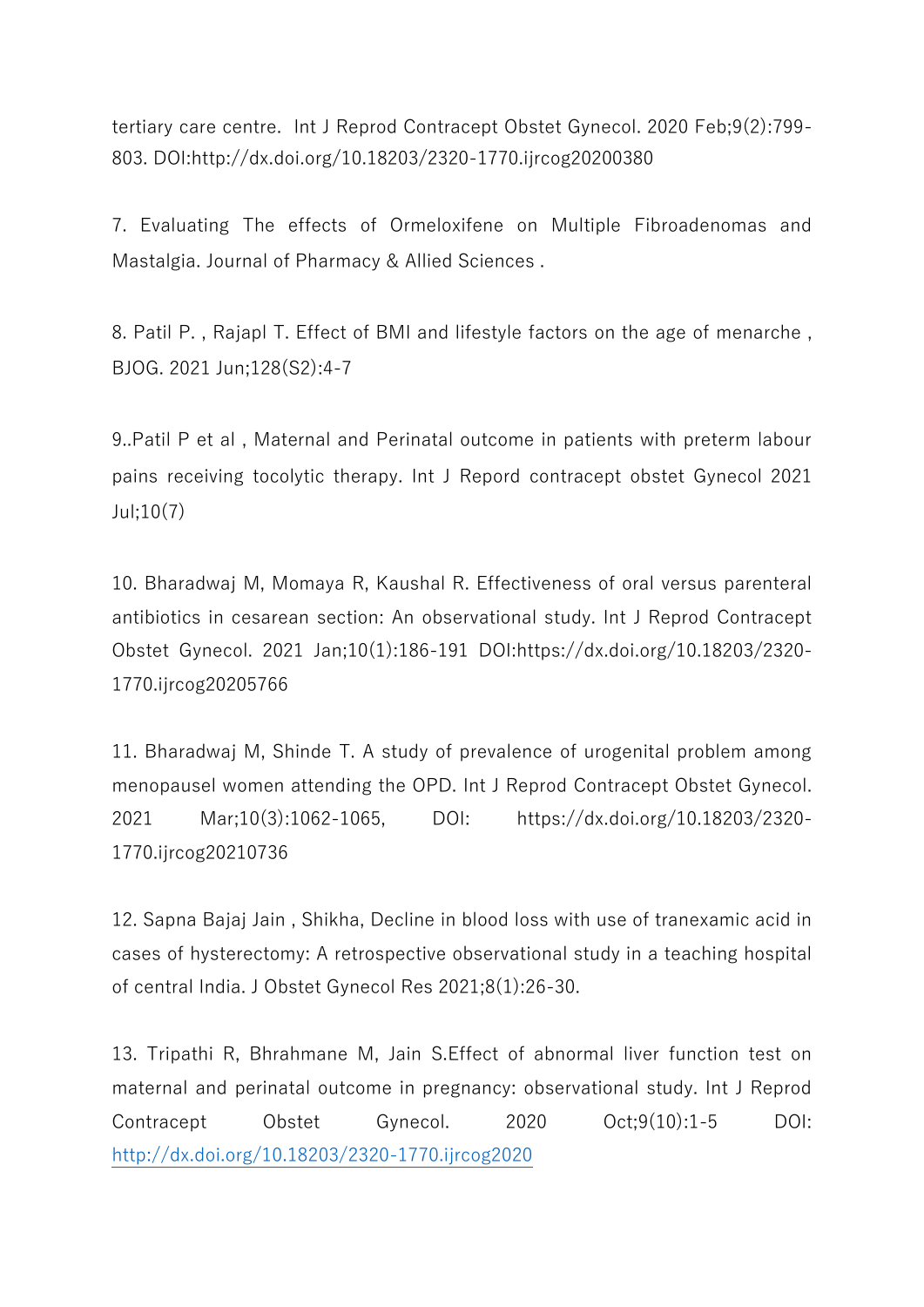14. T Rashmi, G. Monika , B. Rashmi, V. Priyanka An audit of menopausal symptoms and its management in a tertiary care centre of central india – a prospective study. GJRA - global journal for research analysis july

2021;10(7):2277-8160.

15 .B. Rashmi Is menopause a potential risk factor for severity of COVID-19: A retrospective cross-sectional study? Asian Journal of Medical Sciences. September 2021;12(9):12-16

Dept of T B & Chest

16. Dubey AK, Mishra S N.Effect of pulmonary rehabilitation in patient of chronic pulmonary disease: A hospital-based study GJRA (Global Journal of Research Analysis)VOLUME-9, ISSUE-2, FEBRUARY-2020 DOI : 10.36106/gjra

17.Mishra R S, Dubey A K Barrier to attendance in pulmonary rehabilitation programmes: An observational study. IJAR (Indian Journal Of Applied Research Feb 2020; 10 (2)

18. Singh AK., KumarR. Et. Al. Correlation of mortality in young COVID-19 patients with CT scoring of CT Chest, in tertiary care centre - (A Retrospective analysis). Int. J. Health and Clin. Res. 2021; 4(15) 1-7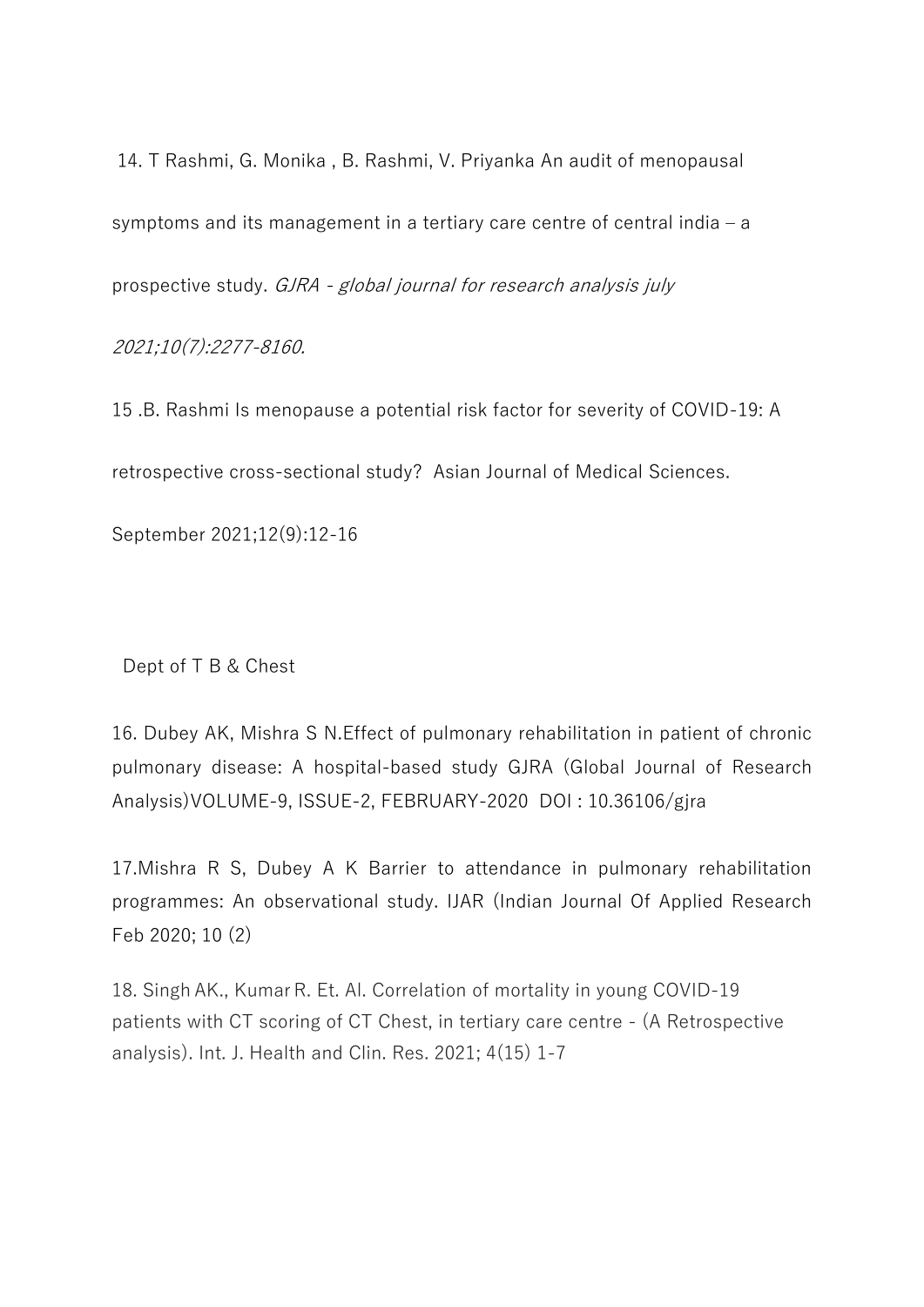1. KumarR. The comparison of effectiveness of case based learning with conventional teaching in under graduates in Respiratory Medicine Department; Int. J. Health and Clin. Res. 2021; 4(15) 133-137

Dept of Anaesthesiology

20. Study of Different Dosage of Tranexamic Acid During Cardiac Surgery on Cardiopulmonary Bypass: Incidence and Clinical Outcome, International Jounal of Health and Clinical Research, 2021;4(14):11-15 e-ISSN: 2590-3241, p-ISSN: 2590-325X

21.ChouhanS,Anil Bhati,Manish Shivani,Chakravarty N.Comparison of the effect of positive end expiratory pressure on respiratory mechanics and arterial oxygenation in laproscopic cholecystectomy. International Journal of Health and Clinical Research,2021;4(3):211-215

22.. Chouhan S, Mishra C.S. Rectus sheath block and subcutaneous Bupivacaine infiltration for postoperative pain relief in midline laparotomy. IJSS July 2020;8(4):142-148

23. Mishra C.S,Saxena S, Dubey A. Anesthesia- patient's apprehension, concerns, and counseling. International Journal of Medical Research and Review. 8, 4 (Aug. 2020), 302-306. DOI:https://doi.org/10.17511/ijmrr.2020.i04.03.

24. Jain T, Jain R. To Study the barriers in palliative care to nonmalignant cases in COVID-19 crisis in a tertiary health-care.Indian J Palliat Care 2020;26:S76-80.

Dept of Ophthalmology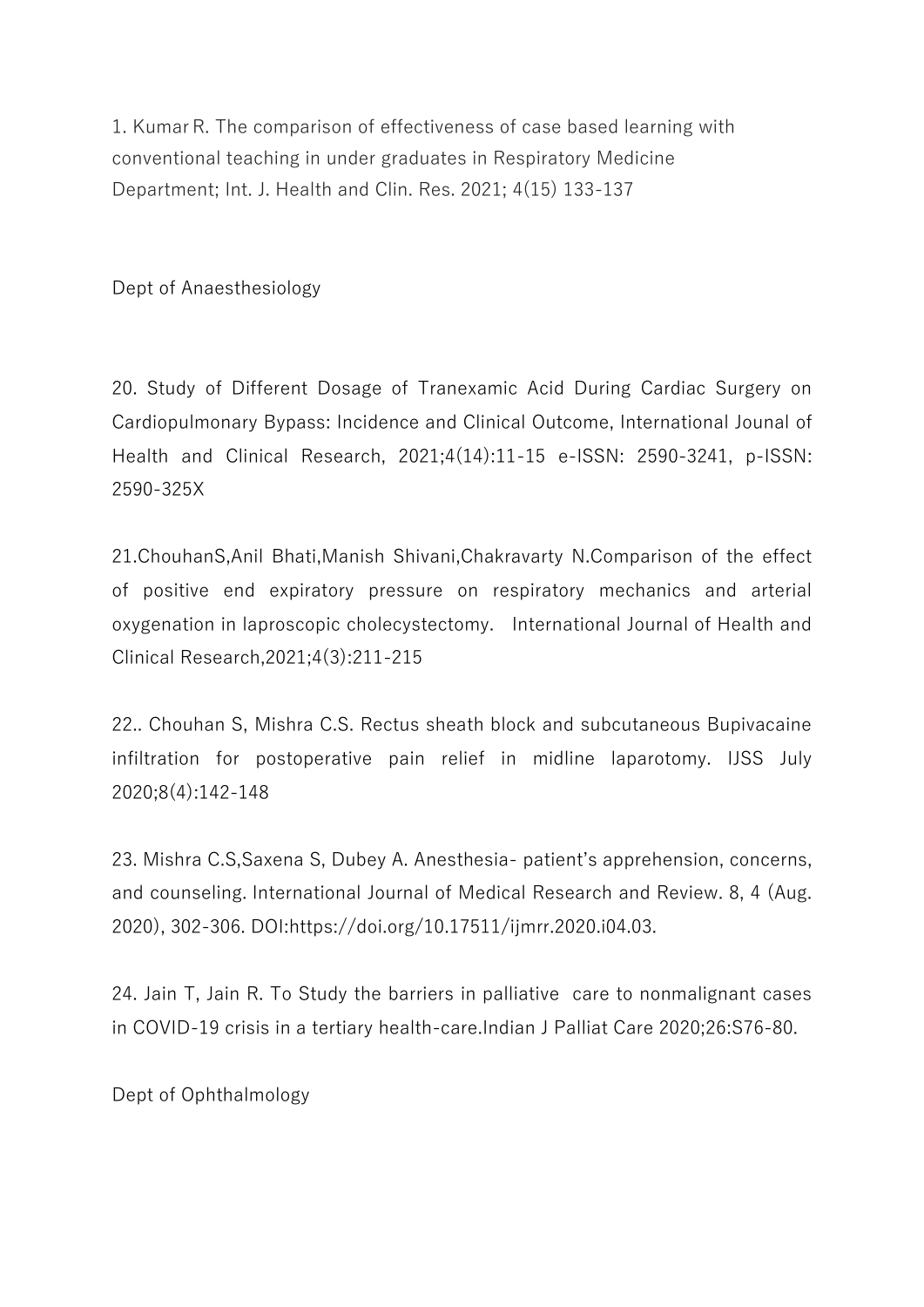25. Faruqui S, Agarwal R, Kumar R. A study of the correlation between smartphone usage and dry eye in medical students at a tertiary care center. Trop J Ophthalmol Otolaryngol. 2020;5(7):174-182.

Dept of Pathology

26. Maity A , Mishra K.B. et al .A Study of Prevalence of Cancer in Vindhya Region. Global Journal for Research Analysis.Vol. 9, Issue6, June 2020

27. Kamrunisha K , Shariff MH.A comparative study of conventional pap smear with liquid basedcytologyfor early diagnosis of cervical cancer. IP Arch CytolHistopathology Res 2020:5(2): 141-146

28. Katiyar P , Saxena P , Saxena S. Spectrum of Cytological findings in Breast Lesions diagnosed on Fine needle aspiration Cytology – two year retrospective study in a tertiary care Centre. IOSR Journal of Dental and Medical Sciences, Vol.19, Issue 8 , Ser.15(August 2020) PP 25-30

29. Maity A , Mishra K.B. et al .A Comparative Study of Pattern Of Cancer In Vindhya Region With that Of Different Parts of India.Indian Journal of Applied Research. Volume - 10 | Issue - 6 | June – 2020

30.Ali Sayed Sarfaraz. Cytomorphological spectrum of thyroid lesions and its histopathological correlation in a tertiary care centre. MedPulse International Journal of Pathology. November 2021;20(2):35-38.

31. Ali Sayed Sarfaraz Histopathological spectrum of breast lesions- A study done in a tertiary care hospital. MedPulse International Journal of Pathology. October 2021;20 (1):27-30.

32.Ali Sayed Sarfaraz Histopathological Original Assistant Second National patterns of endometrial lesions in patients with abnormal uterine Bleeding in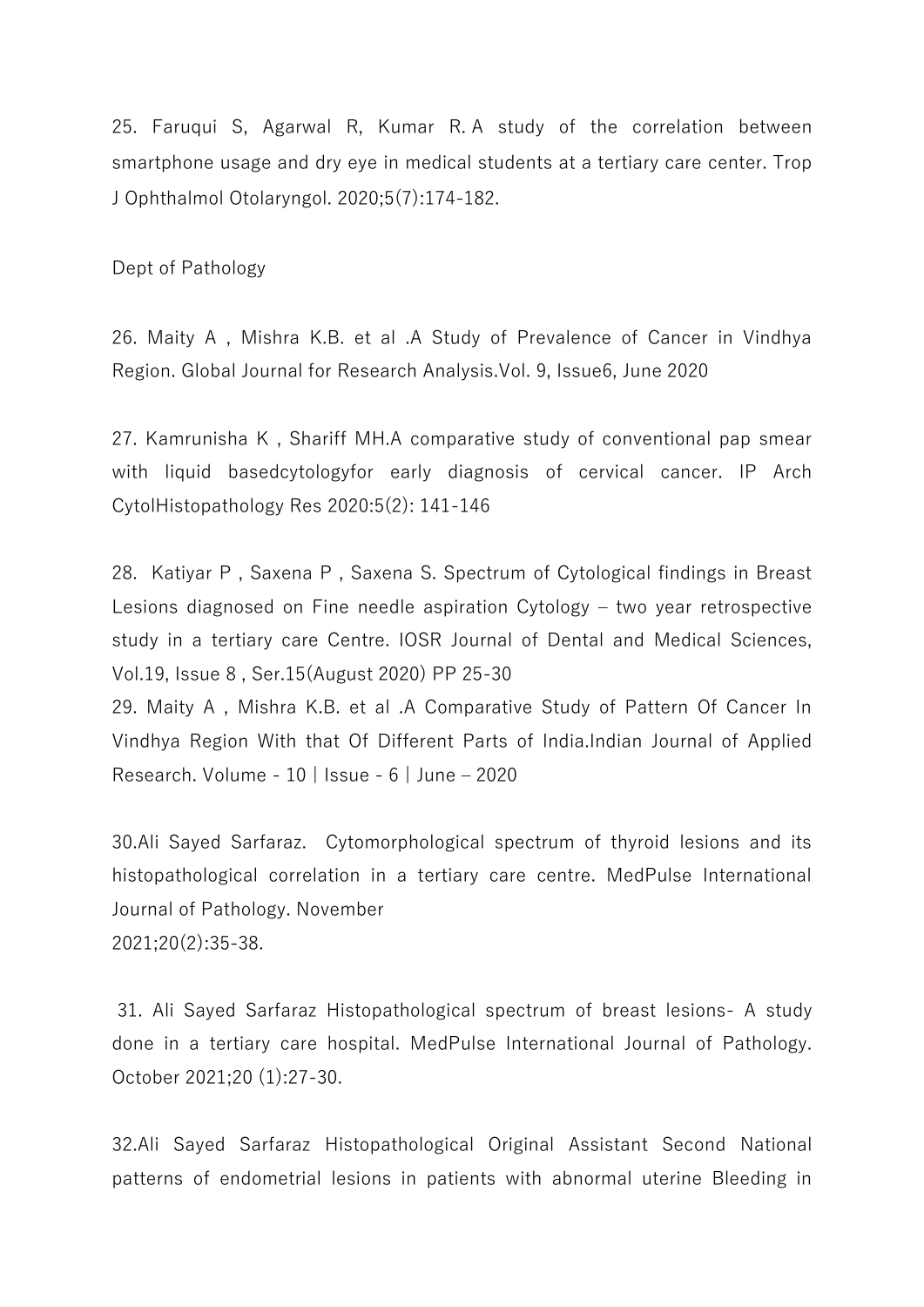tertiary care center Bhopal. MedPulse International Journal of Pathology.September 2021;19(3):88-92.

## Dept of Anatomy

33. Naresh Thanduri , Neha Rai , Sheema Nair , Vishal BankwarOccipital condyles and its relation with hypoglossal canal: Anatomical study in central Indian population Indian journal of clinical Anatomy and Physiology April-June, 2020:5 (2): 254-259.

Dept of Biochemistry

34. Mrs. Gayatri Yadav, Dr. Jusmita Dutta – Study of serum cholesterol binding reserve in case of coronary artery diseases with special emphasis on acute coronary syndrome. International Journal of Clinical Biochemistry and Research 2020; 7 (3): 312 – 316

35. Dr. Preeti Gupta and P. B. Desai. Evaluation of copper and haematological markers in atherosclerosis coronary heart disease. Austalasian Medical Journal. April 2020.

Dept of Orthopaedics

36. Dr. Smit Jakheria, Dr. Naresh Mitna, Vivek Dubey- Analysis of pertrochanteric fractures managed by intramedullary or extramedullary fixation. International journal of orthopaedics Sciences 2020 ;6(2) : 280-283 DOIhttps://doi.org/10.22271/ortho.2020.v6.i2e.2049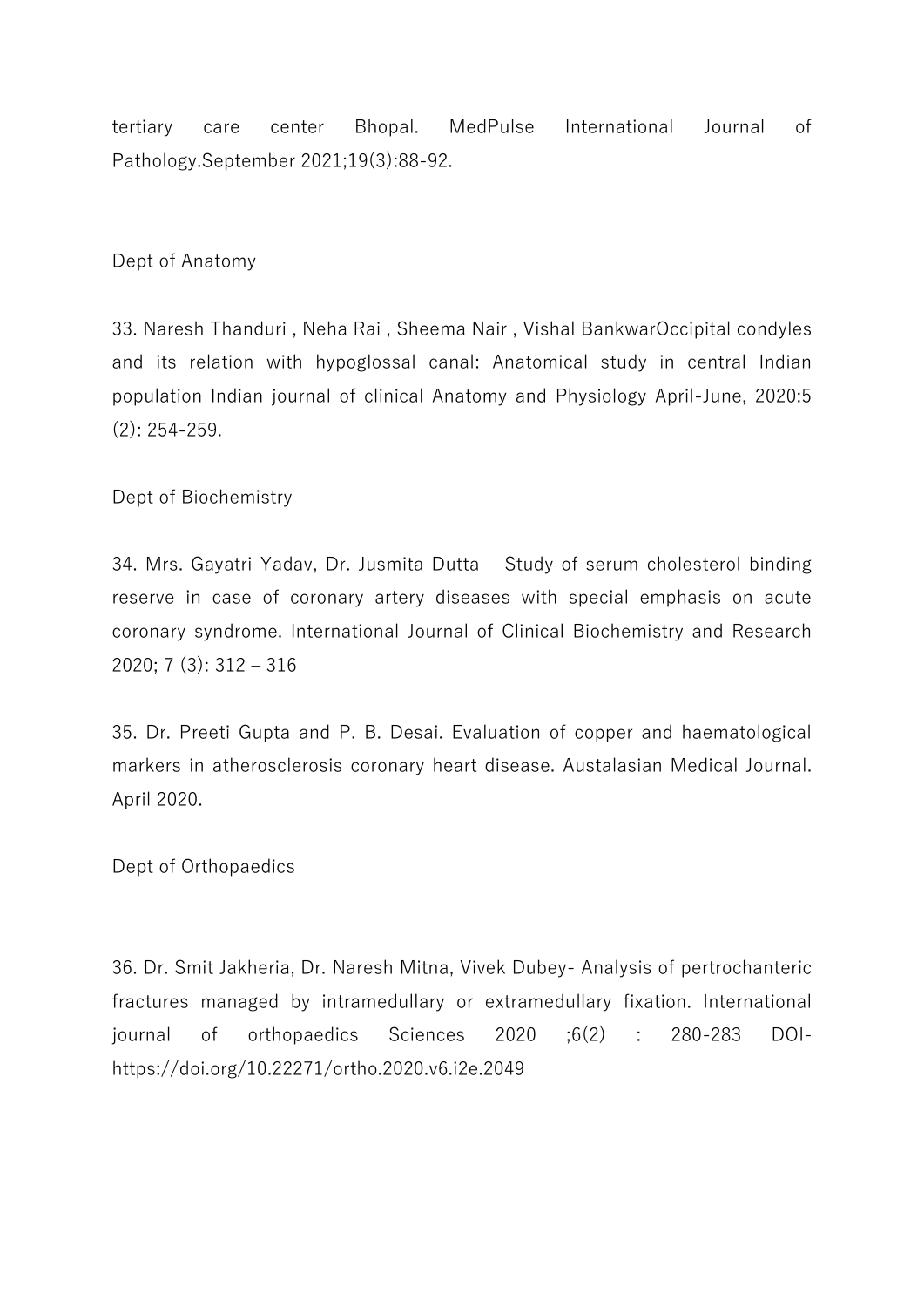Dept of Pharmacology

37. Anita Anup Barde, Rinjhin Jain, Teja Deshpande, Rahul Raghunath Bhalsinge, Aakash Kewlani, Abhijit Tilak. A survey on management of hypertension by tertiary health care physicians in pune. NJPPP 2021;11(08) Accepted Article

38. Vatsala Maheswari,Richa Chaturvedi,Sonali Meshram,Rahul Bhalsinge\*.Evaluation of Adverse Drug Reactions caused by Topical Steroids in Patients Presenting in Dermatology Department of Teaching Institute of Tertiary Health Care Centre of Central India.BPJ 2021;14(02) Accepted Article

Dept of Radiology

39. Pranav Kumar Dave, P Chauhan, Vivek Gupta, R Mishra, et al. Cesarean Section And Left Femur Fracture In Breech Presentation In A Primipara. The New Indian Journal of OBGYN. January 2020; 7(1): 102-104

40. Krishnanand, Sakshi Goyal, Amit Tiwari, Pranav Kumar Dave. GB perforation with contained biloma a rare complication of calculus cholecystitis. Annals of Surgical Case Reports. 11-Sep-2020; 3 (3): 1-2

41. Pranav Kumar Dave, K Anand, V Agrawal,Vivek Gupta et al. Cystic lymphangioma of abdominal wall in an adult, rare site of occurrence - A case report. . International Journal of Medical Science and Diagnosis Research (IJMSDR) October 2020; 4 (10): 30-34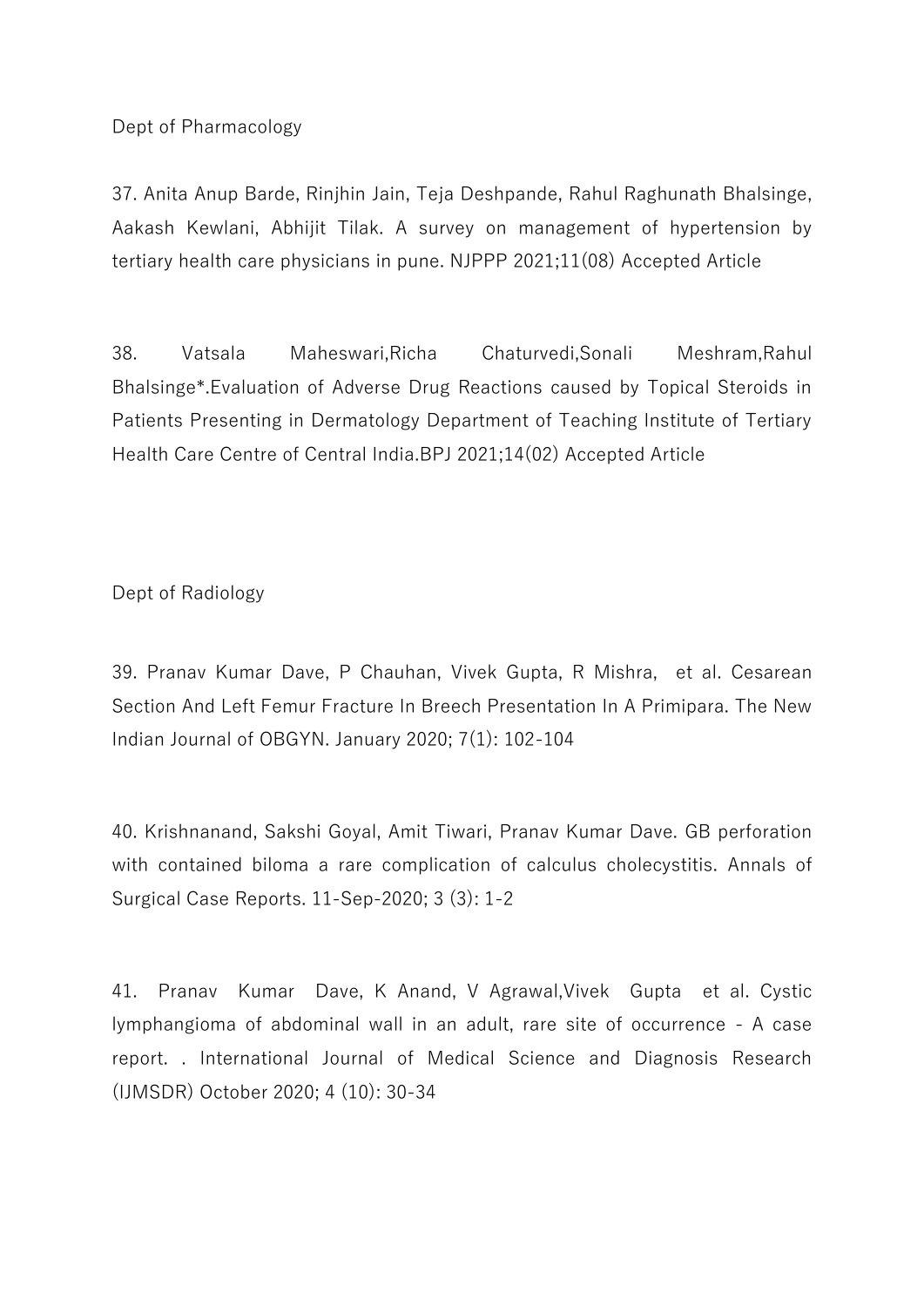35 [.Krati Khandelwal,](https://www.neurologyindia.com/searchresult.asp?search=&author=Krati+Khandelwal&journal=Y&but_search=Search&entries=10&pg=1&s=0) [Gaurav Khandelwal,](https://www.neurologyindia.com/searchresult.asp?search=&author=Gaurav+Khandelwal&journal=Y&but_search=Search&entries=10&pg=1&s=0) [Sunita Purohit.](https://www.neurologyindia.com/searchresult.asp?search=&author=Sunita+Purohit&journal=Y&but_search=Search&entries=10&pg=1&s=0) A Rare Case Of Caudal Regression Syndrome. Neurology India (PUBMED). November 2020; 68 (6): 1506- 1507

42. Priyal Chouhan , Pranav Kumar Dave, Monika Puranik, Krati Khandelwal et al. Portable Chest X – Ray in COVID -19 Positive Cases in a Tertiary Care Centre in Central India. (A Retrospective Analysis of 739 Cases). Asian Journal of Medical Radiological Research. 09-Dec-2020; 8 (2): 65-75

43. Pratipal Rajpali, K Khandelwal, M Puranik, Pranav Kumar Dave, et al. CT Chest findings and co morbid disease in mortality cases of COVID-19, in tertiary care centre-( Retrospective analysis). International Journal of Health and Clinical Research. 06-Jan-2021; 4 (1): 190-196

44. [Krati Khandelwal,](https://ejrnm.springeropen.com/articles/10.1186/s43055-021-00410-7#auth-Krati-Khandelwal) [Monika Puranik,](https://ejrnm.springeropen.com/articles/10.1186/s43055-021-00410-7#auth-Monika-Puranik) [Vivek Gupta,](https://ejrnm.springeropen.com/articles/10.1186/s43055-021-00410-7#auth-Vivek-Gupta) [Gaurav Khandelwal,](https://ejrnm.springeropen.com/articles/10.1186/s43055-021-00410-7#auth-Gaurav-Khandelwal) et al. COVID-19 associated acute demyelination masquerading as stroke: a case report. [Egyptian Journal of Radiology and Nuclear Medicine.](https://ejrnm.springeropen.com/) 20-Jan-2021; Vol 52 (Article 32):

45. Saxena Agamya. Diagnostic Performance of Ultrasound-Guided Fine Needle Aspiration Cytology in Diagnosis of Intra-Abdominal and Intra-Pelvic Masses-A Retrospective study .IOSR Journal of Dental and Medical Sciences (IOSR-JDMS) Volume 20, Issue 7 Ser.15 (July. 2021), PP 56-59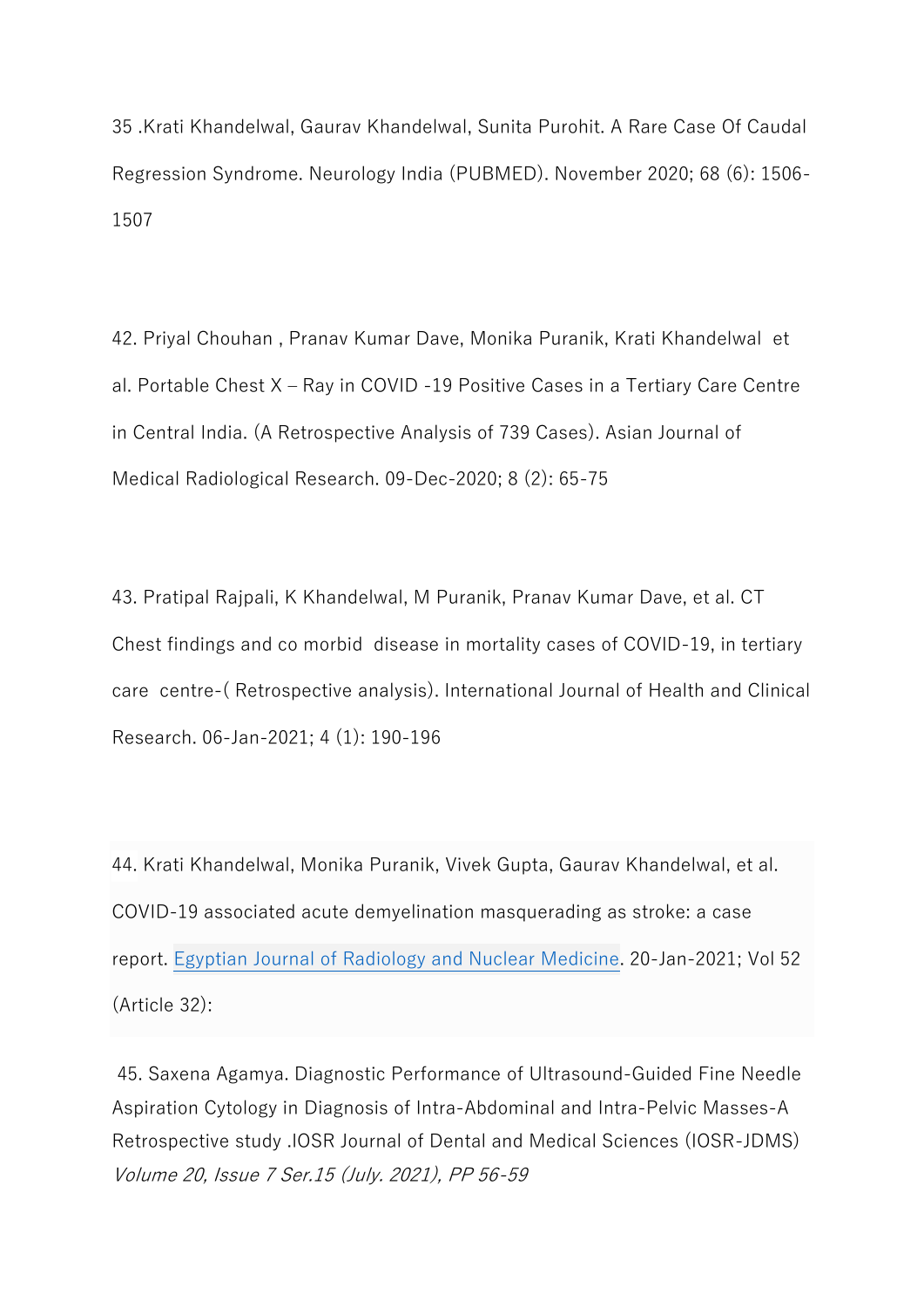## Dept of Paediatrics

46. Poorva Gohiya1, Varsha Shrivastava2\*, Swetleena Mandavi1, Rashmi Dwivedi2 A study to identify knowledge, attitude & practices prevalent amongst the caregiver of children below five years presenting with acute diarrhea in a tertiary care centre. International Journal of Contemporary Pediatrics DOI | June 2020 | Vol 7 | Issue 6 Page 1361-1366

47. Poorva Gohiya, Namrata Ubriani1, Rashmi Dwivedi2 Impact of Early Referral on Immediate Outcome of Asphyxiated Newborns Journal of Clinical Neonatology ¦ Volume 10 ¦ Issue 1 ¦ January-March 2021gy | Published by Wolters Kluwer – Medknow

48. Ankur Singhai, Swadesh Kumar Verma BREAST FEEDING PRACTICES AND LACTATIONAL COUNSELLING AT TERTIARY CARE CENTRE OF CENTRAL INDIAINDIAN JOURNAL OF APPLIED RESEARCH Volume - 10 | Issue - 11 | November - 2020 | PRINT ISSN No. 2249 - 555X | DOI : 10.36106/ijar

49. Rashmi Vishwakarma PATTERNS OF DISTRESS IN MOTHERS OF NICU ADMISSIONS, International Journal of Scientific Research Volume-9 | Issue-1 | January-2020 /ijsr

50. Dr. Navneet Khandelwal Determinants of motor, language, cognitive, and global developmental delay in children with complicated severe acute malnutrition at the time of discharge: An observational study from Central India Published online 2020 Jun 1. doi: [10.1371/journal.pone.0233949,](https://dx.doi.org/10.1371%2Fjournal.pone.0233949) Volume - 11 | Issue - 01 | January – 2021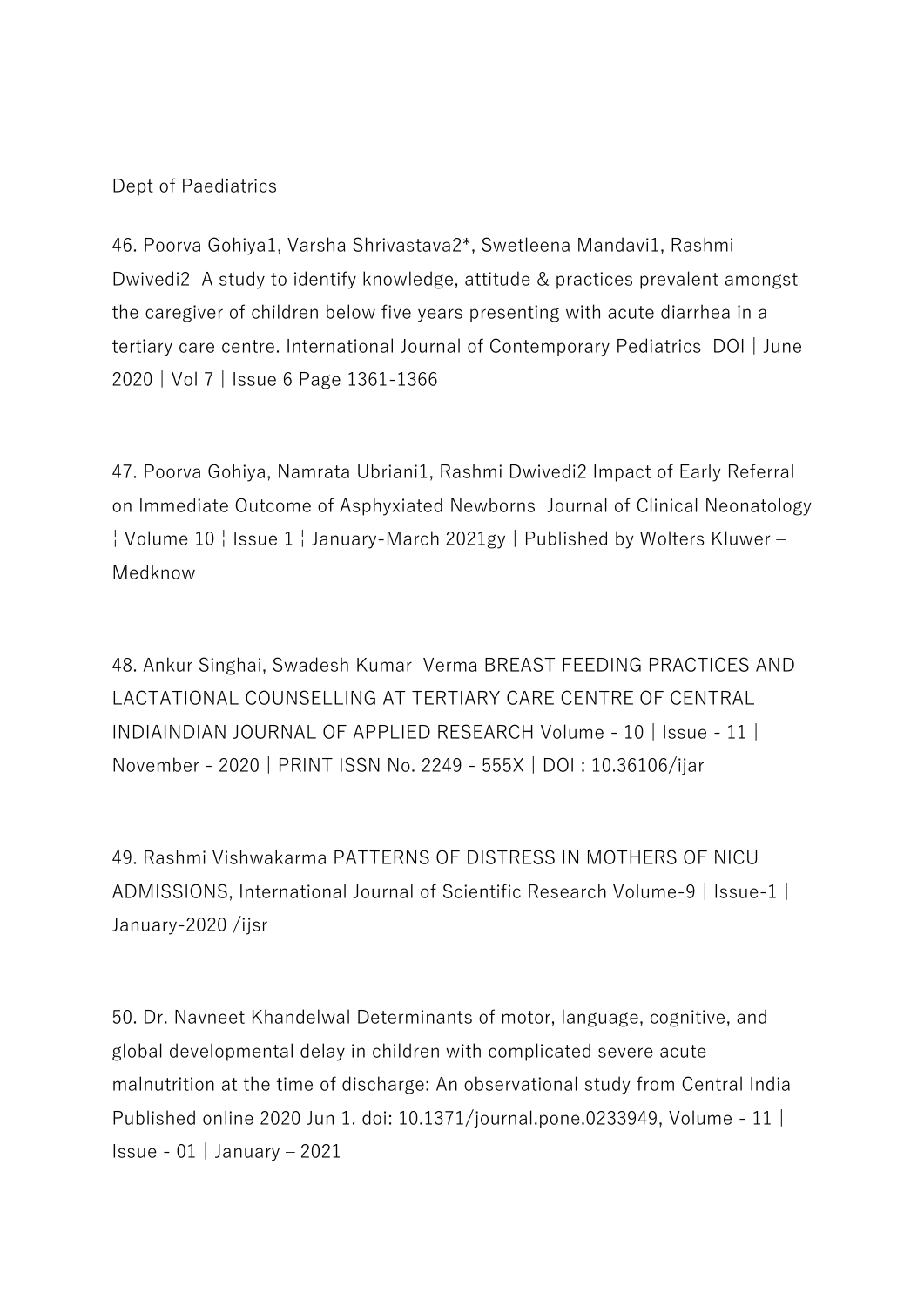51. Swadesh Kumar Verma , Ruchi Thakur .ASSESSMENT OF MORBIDITY AND MORTALITY IN PATIENTS OF ACUTE KIDNEY INJURY USING MODIFIED RIFLE CRITERIA.INDIAN JOURNAL OF APPLIED RESEARCH

52: Priti Reddy1, Rashmi Vishwakarma1\*, K.Satyanarayana 2 Study of lipid profile in overweight and obese children International Journal of Health and Clinical Research, 2020; 3(5):55-62

53. Vishwakarma R.1, Sharan A.2\*, Reddy P.3, Satyanarayana K.4 Study of Serum IgE levels in Recurrent Respiratory illness in children 6 months to 5 years of age International Journal of Pediatric Research 2020;7(7)

54.. Rashmi Vishwakarma Study of low birth weight babies and their association with maternal risk factors."International Journal of Pediatric Research 2020;7(7)

55. Vishwakarma R, Gautam G C. A POPULATION BASED STUDY OF ACUTE DIARRHOEA AMONG CHILDREN UNDER 5 YEARS IN A RURAL COMMUNITY. /ijar . Volume-10 | Issue-1 | January - 2020

Dept of Medicine

56. Prevalence Of Hyponatremia In Pulmonary Tuberculosis: A Retrospective Observational Study. Volume 3, Issue 1, Jan-Feb 2021. Www.Ijdmsrjournal.Com ISSN: 2582-6018 DOI: 10.35629/5252-0301333337 Page No. 333-337

57. Association Of Inflammatory Biomarkers With Radiological Severity For COVID-19 Patient Risk Stratification: An Indian Perspective, Prakhar Gupta1, Ankitkumar Halani2, Tasha Samuel3, Devendra P Singh4 AJMS\_12(4)\_17\_33483 ISSN Number 2091-0576 Page No. 1-7.

58. Study of Association of glycosylated hemoglobin with radiological severity, systemic inflammation & hypercoagulability in COVID -19 patients in a hospital in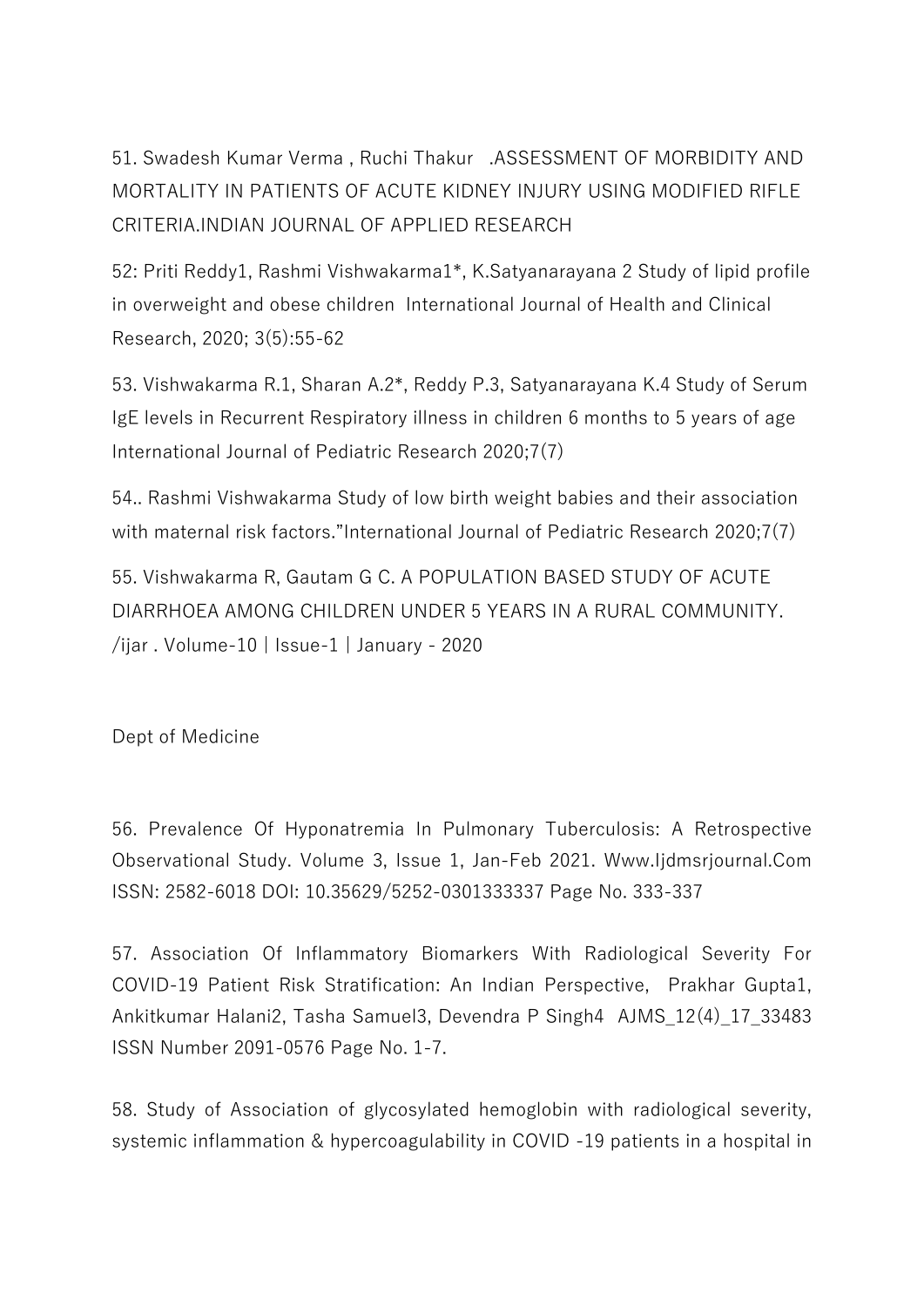Central India. P Gupta, T Samuel, A Halani, B Ratre. L.N. Medical College & J.K. Hospital, Bhopal. Vol. 69 | ISSN No. 0004-5772. JAPI march 2021 edition.

59. P. Gupta. Association of inflammatory biomarkers with radiological severity for COVID-19 patient risk stratification: An Indian perspective, AJMS\_12(4)\_17\_33483. Aug 2020. Asian Journal of Medical Sciences, 12(4), 1-7. https://doi.org/10.3126/ajms.v12i4.33483.

60. Cardiac rhythm disturbances in patients of COPD and it's correlation with its severity Veerendra Arya1\*, Akriti Gupta2, Jai Gavli3, A.K.Malhotra4, International Journal of Health and Clinical Research, 2020;3(8):5-10 e-ISSN: 2590-3241, p-ISSN: 2590-325X.

61. Prothrombin Time: Relation with Hyperthyoidism in Early Stage Gavli JK1, Bhalavi V2, Tripathi U3, International Journal of Science and Research (IJSR) ISSN: 2319-7064 SJIF (2019): 7.583Volume 9 Issue 12, December 2020.

62. Hypertension in Hyperthyroidism: A Clinical Study Gavli JK1, Bhalavi V2, Tripathi U3, International Journal of Science and Research (IJSR) ISSN: 2319- 7064 SJIF (2019): 7.583Volume 9 Issue 12, December 2020.

63. Study on Awareness, Psychosocial Predictors and Vaccine Acceptance for COVID-19 in Health Care Workers in Central India. Narmada Prasad Patel1, Pooja Baradia2, Pranav Kumar Dave3. DOI: 10.21276/aimdr.2020.7.2.ME2. ISSN (O):2395-2822; ISSN (P):2395-2814. Annals of International Medical and Dental Research, Vol (7), Issue (2).

64.Study on Awareness of Hydroxychloroquine as Prophylactic Measure for COVID-19 among Health Care Workers of Tertiary Hospital in Central India. Narmada Prasad Patel1, Pooja Baradia2. International Journal of Contemporary Medical Research. ISSN (Online): 2393-915X; (Print): 2454-7379 | Volume 8 | Issue 1 | January 2021 Page No. A5 – A93.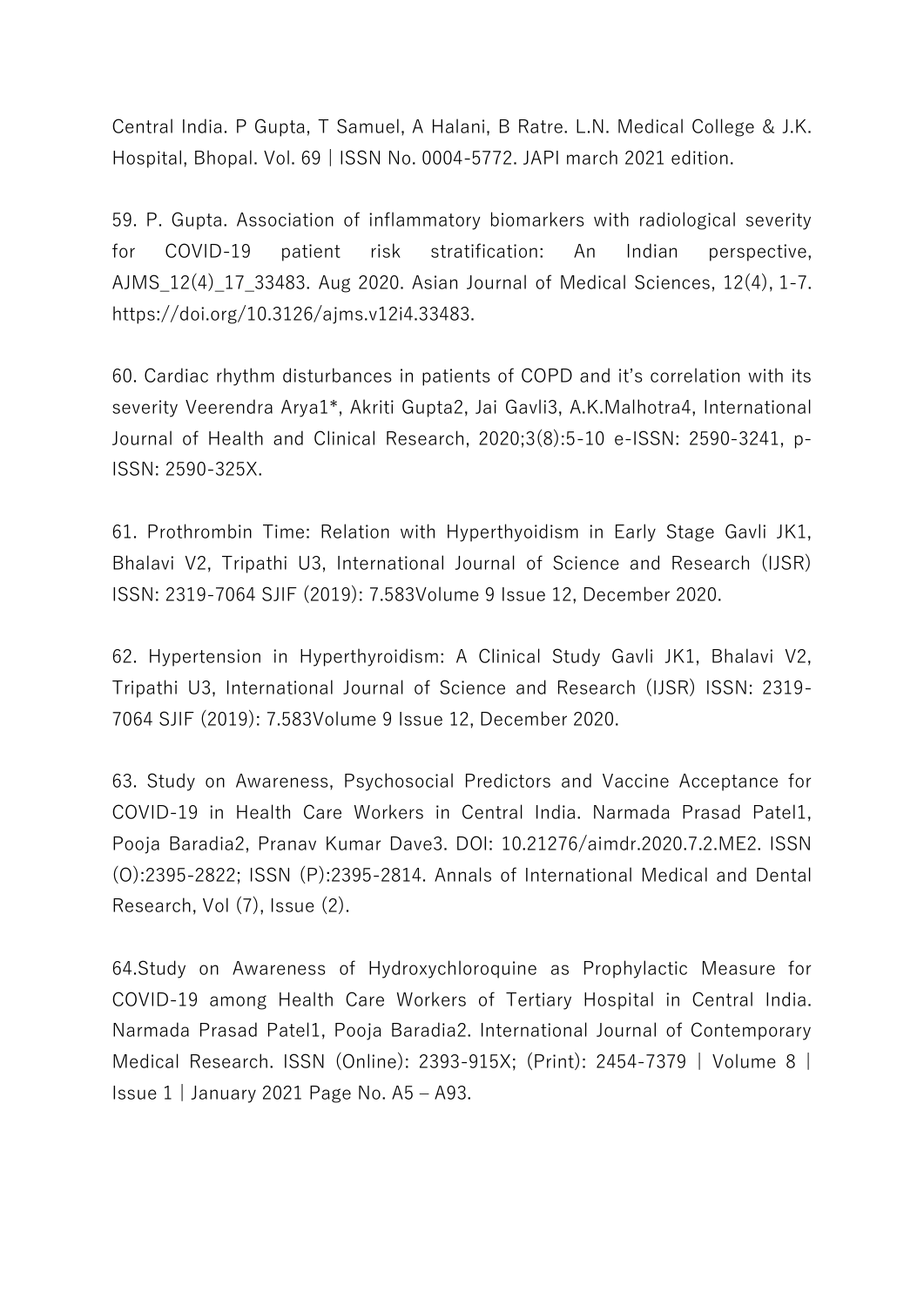65. Prevalence Of Diabetes Mellitus In Tuberculosis Patient: A Tertiary Care Centre Study From Central India. Bhupendra Kumar Ratre1, Arun Kumar Shrivastava2, Narmada Prasad Patel3, Roopesh Jain4, Pranav Raghuvanshi5, D. P. Singh6, Umesh Patel7. Doi: 10.14260/Jemds/2014/3026. J Of Evolution Of Med And Dent Sci/ Eissn- 2278-4802, Pissn- 2278. 4748/ Vol. 3/ Issue 29/July 21, 2014. Page No. 8155-8161.

66. A Study of Pap-Smear Findings in Patients of Diabetes Attending OPD in a Tertiary Care Centre in Indore and Comparison with Non- Diabetics. Bushra Khanam1, Prakhar Gupta2, Shivani Bhadauria3, Shana Nikhat Khan4, Nazia Noor5. ISSN (Online): 2393-915X; (Print): 2454-7379 | Volume 7 | Issue 8 | August 2020, Page No. H19-H22

Dept of Surgery

67. Ali , Q, Anand, K, Bansal, V. Extragastrointestinal stromal tumor presenting as a scrotal mass: First report from India. International Journal of Surgery Case Reports. 2020;72(10): 507-510.

68. Raghuwanshi, D& Ram, M& Khan, S& Anand, K. (2020). Moynihan's Hump: Our Eyes See What Our Mind Knows. Indian Journal of Surgery. 10.1007/s12262- 020-02535-

69. Raghuwanshi DS, Khan S, Ali Q, Parmar KK, Anand K. Surgical burden of breast diseases at a teaching hospital in Central India- a retrospective analysis. Int J Surg Med. 2020; 6(5): 38-42. [doi:10.5455/ijsm.Surgical-burden-breast](http://dx.doi.org/10.5455/ijsm.Surgical-burden-breast-diseases-india-058)[diseases-india-058](http://dx.doi.org/10.5455/ijsm.Surgical-burden-breast-diseases-india-058)

70. Ram M, KhanS,Tiwari A, Sainia T, Anand K, Higher patient satisfaction levels after Stapled Hemorrhoidopexy compared to Conventional Hemorrhoidectomy- a single-center experience. Surgical Rev Int J Surg Trauma Orthoped. 2020;6(4):248-252.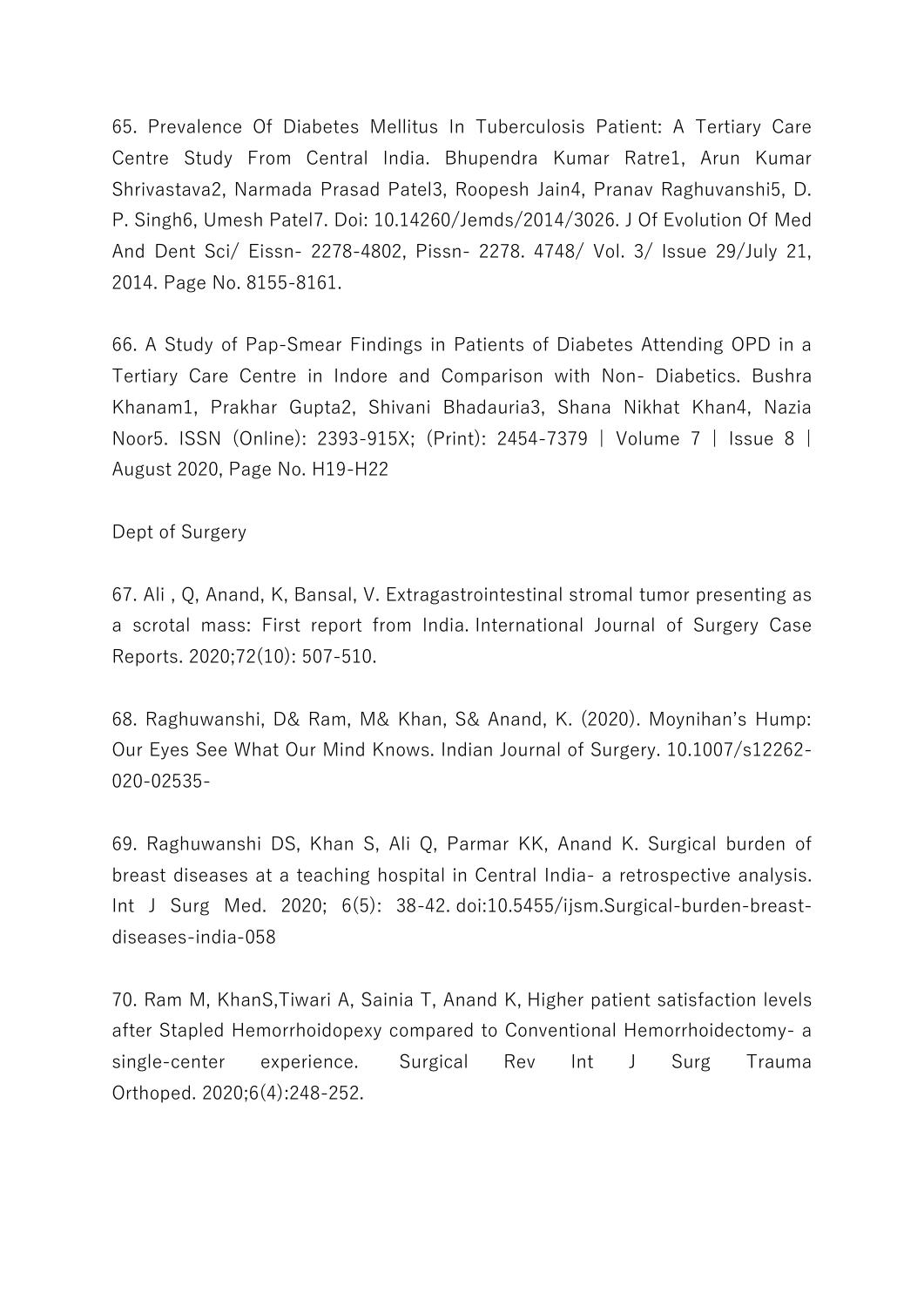71. Anand K, Bansal V. Left lung and liver hydatid cyst: managed in single surgery. Int Surg J 2020;7:2785-8.

72. Anand K, Bansal V, Paliwal P. Cystic lymphangioma of abdominal wall in an adult: a rare site. Int Surg J 2020;7:2725-7

73. Krishnanand, Goyal S, Tiwari A, Pranav Kumar D. GB Perforation with Contained Biloma a Rare Complication of Calculus Cholecystitis. Ann Surg Case Rep. 2020; 3(3): 1035.

74. Paliwal P, Huda T, Anand K, Shivani M, Mishra N. A prospective observational study: combined irrigation of bupivacaine at the gallbladder fossa with infiltration at port site for postoperative pain relief after laparoscopic chole cystectomy. Int Surg J 2020;7:

75. Ali Q, Khan S, Patel G, Jaiswal K, Krishnanand. Medical expulsive therapy: a cost effective evidence-based definitive treatment for ureteric stones. Int Surg J 2020;7

76. Raghuwanshi DS, Khan S, Ali Q, Parmar KK, Anand K. Surgical burden of breast diseases at a teaching hospital in Central India- a retrospective analysis. Int J Surg Med. 2020; 6(5): 38-42. [doi:10.5455/ijsm.Surgical-burden-breast](http://dx.doi.org/10.5455/ijsm.Surgical-burden-breast-diseases-india-058)[diseases-india-058](http://dx.doi.org/10.5455/ijsm.Surgical-burden-breast-diseases-india-058)

77. Ali Q, Khan S, Patel G, Jaiswal K, Krishnanand. Medical expulsive therapy: a cost effective evidence-based definitive treatment for ureteric stones. Int Surg J 2020;7

78. Tiwari A, Huda T, Bansal V, Mishra N. Redefining Management Strategy for An Appendicular Lump. Int J Surg Med. 2020; 6(5): 33- 37. [doi:10.5455/ijsm.Appendicular-Lump-075](http://dx.doi.org/10.5455/ijsm.Appendicular-Lump-075)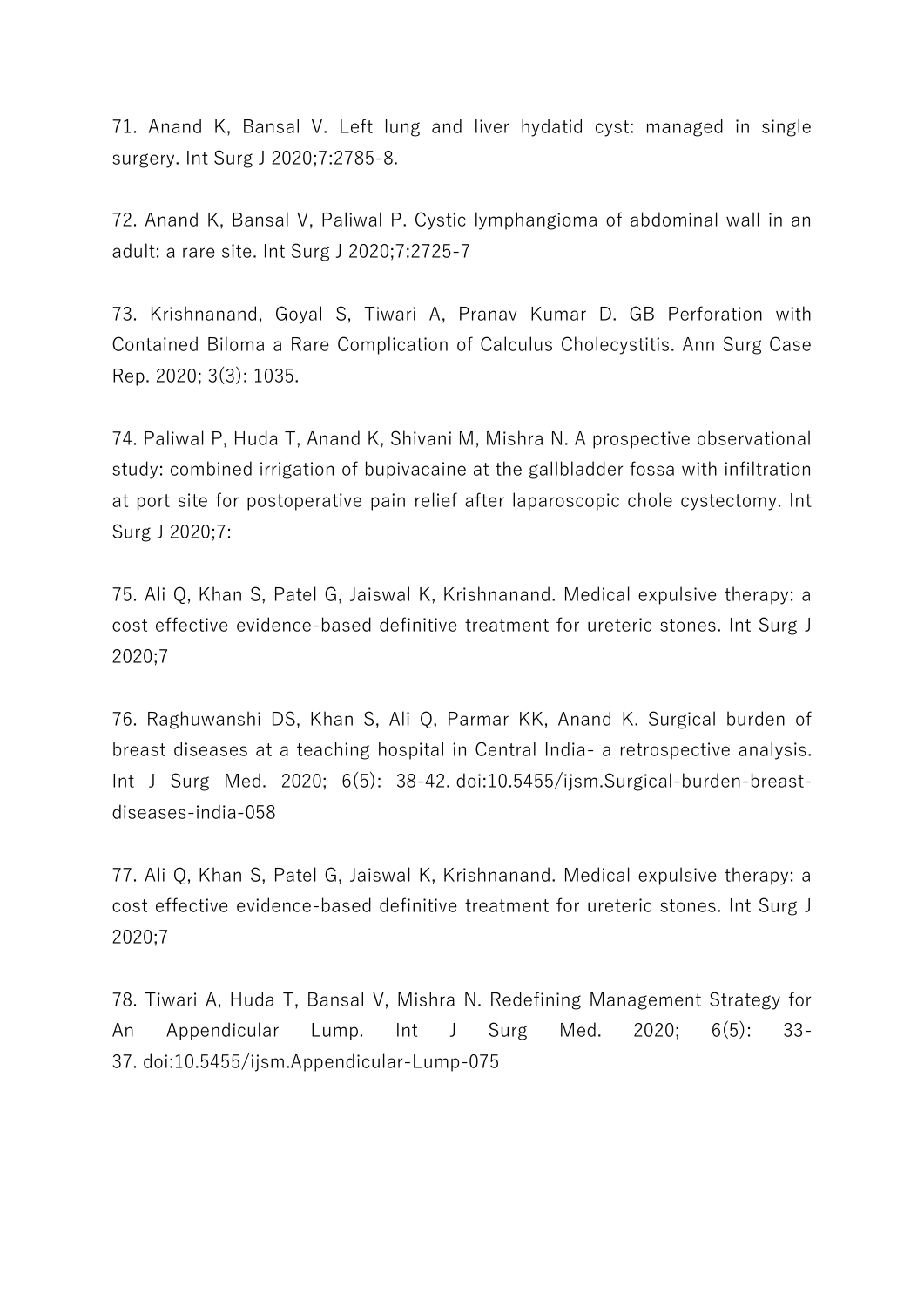79. Mishra N., Goyal S.A rare complication of ERCP: colocutaneous fistula. Surgical Update: Int J Surg Orthopedics.2020;6(2):134-138.doi:10.17511/ijoso.2020.i02.11

80. Mishra N, Goyal S, Bansal V. Intraluminal bypass tube across colorectal anastomosis: An alternative to stomas. Indian J Colo-Rectal Surg2020;3:12-5.

81. Ram M, Khan S,Tiwari A, Sainia T, Anand K, Higher patient satisfaction levels after Stapled Hemorrhoidopexy compared to Conventional Hemorrhoidectomy- a single-center experience. Surgical Rev Int J Surg Trauma Orthoped. 2020;6(4):248-252.

82. Ram, M., Soni, D.K., Khan, S. et al. Complete Androgen Insensitivity Syndrome Presenting as Inguinal Hernia—a Diagnostic Dilemma. Indian J Surg (2020). <https://doi.org/10.1007/s12262-020-02456-9>

Dept of ENT

83. Agrawal A, Baisakhiya N, Sharma H. Thyroglossal cyst in elderly: a rare cause of inspiratory stridor. Int J Otorhinolaryngol Head Neck Surg 2021;7:1693-5.

84. Baisakhiya N, Shukla A, Pandey K. A rare combination of polyp, inverted papilloma and squamous cell carcinoma of sphenoid sinus. Int J Otorhinolaryngol Head Neck Surg 2021;7:1565-8.

Dept of Microbiology

85. Dr. Vinod Kumar Rai, Mr. C. Munisankar Reddy Assessment of Various Surface Areas of Student's rest rooms for pathogenic microbial flora in Tertiary Care Hospital of Central India . gjra .January-2021;10 (1) 8160 o DOI : 10.36106/gjra